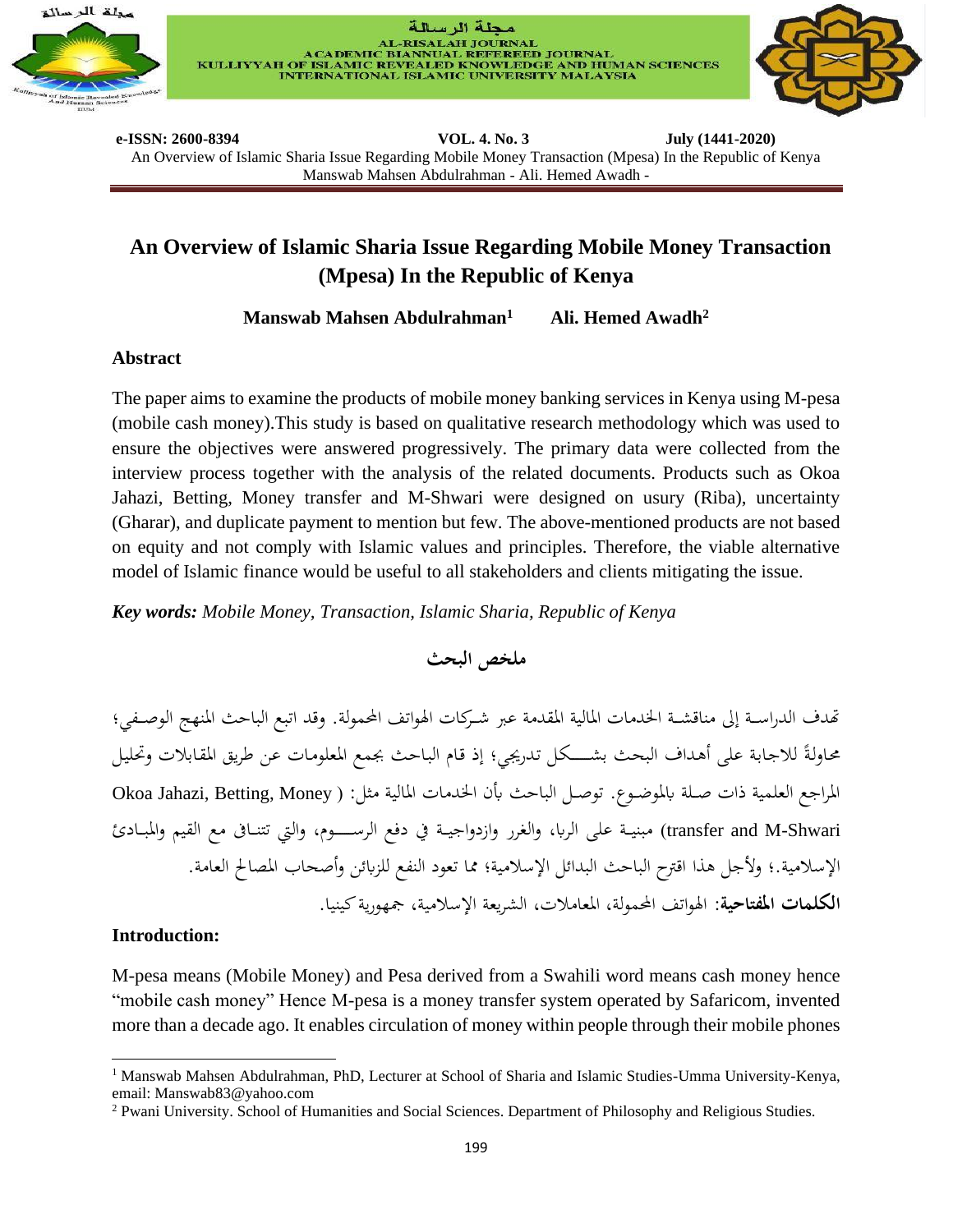#### **e-ISSN: 2600-8394 VOL. 4. No. 3 July (1441-2020)**  An Overview of Islamic Sharia Issue Regarding Mobile Money Transaction (Mpesa) In the Republic of Kenya Manswab Mahsen Abdulrahman - Ali. Hemed Awadh -

transaction; it allows an exchange of cash for "e-float", send to other transfer phone users and send back in the form of cash. Mobile money transaction operation in Kenya has greatly contributed to positive growth in the financial sector. Financial inclusion is the core strategy of the company, Safaricom has successfully managed to include and engage millions of the Kenyan population in the financial sector by offering competitive and innovative financial services at hand through the use of mobile phone. These M-pesa services are considered to be amongst the key economic contributors in the country through its immense contributions and impact to the individual's lives and corporate world as well. The M-PESA service being amongst the products and services offered by Safaricom company, has marked a tremendous growth which has incorporated huge number of customers both nationwide and beyond the borders. Mobile money banking services involves transfer of money from people's account, purchasing goods through M-pesa like paying bills, salaries. M-pesa program technology has played a big role among people living in rural and urban centers of Kenya. Most of Kenyan citizens have access to cell phones and the paramount element of progressiveness of this technology in the invention of mobile money banking services through M-pesa program services to access financial services. As a result of inventing money banking services, M-pesa has created easy and efficient access to customer services, who face physical and financial challenges with money security. M-pesa is considered as branchless banking services performing banking services without one visiting of any bank branch hence making work easier in accessing financial services. This is regarded as a major achievement of mobile phone technology and has played a big role in national economic development. The above products and others have as well captured the attention of the Muslim community which makes more than 15Million of the Kenyan population. Despite the economic viability of the current products and services offered, there is still some reservation from Muslim clients regarding the Shariah compliance of the products. Therefore, Muslims need unique products and services based on Islamic values and principles.

### **Literature Review and Discussion:**

Since the launch of M-pesa application in 2007, it has offered access to banking services and its safe quick and cheap method to provide financial services as it increases economic activities in poor areas hence advancing their living standards and opportunities.<sup>3</sup> It enables one to send money

<sup>3</sup> Benjamin Ngugi, Mattew pelowski and Javier Gordon Ogembo, M-pesa. *A case study of the critical early Adopter' Role in the Adoption of Mobile Banking in Kenya*. (Electronic journal of information System in developing, 2010), Vol. 43, 6.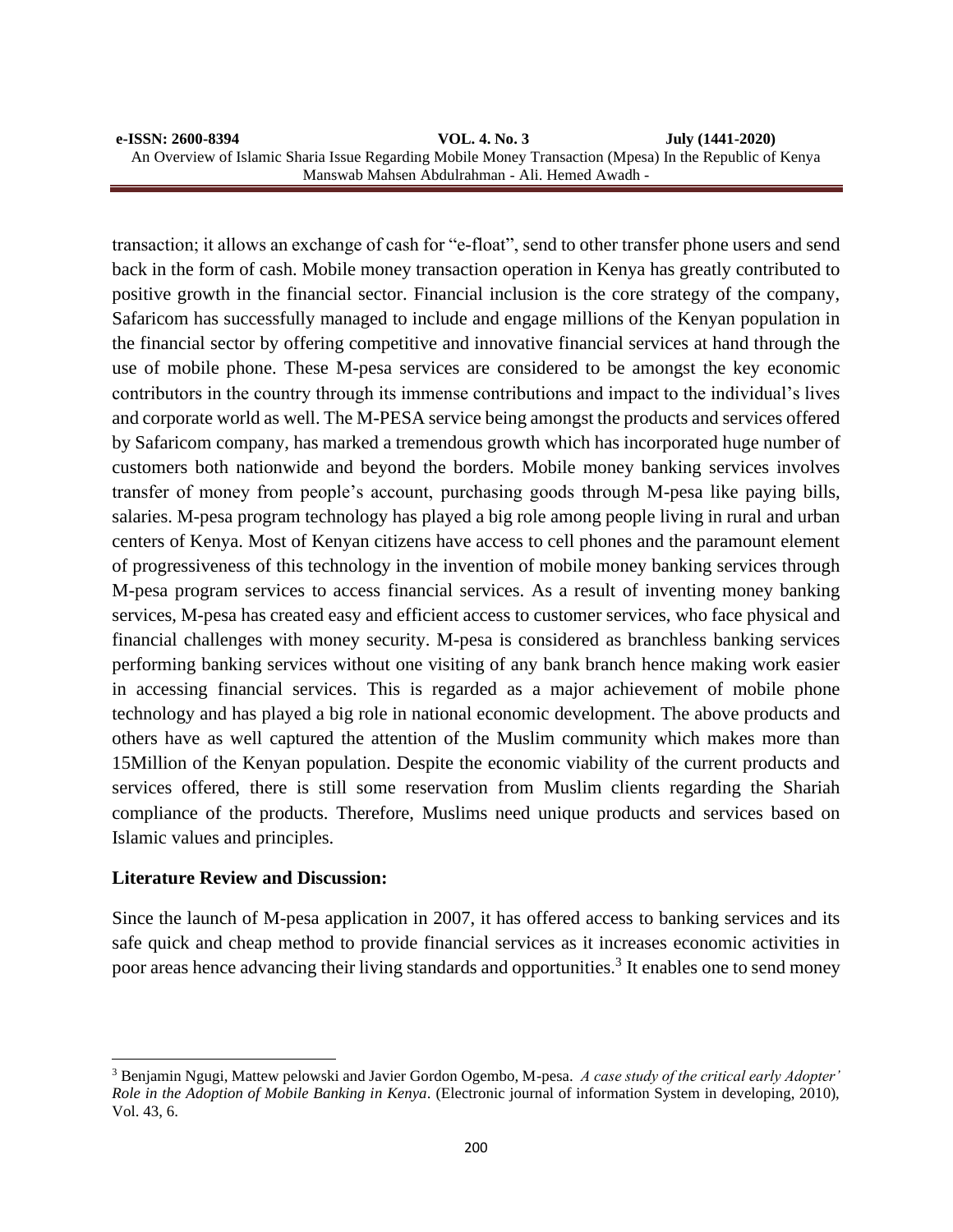to the client, paying bills, salaries through mobile phones and so no need for one to go to a bank.<sup>4</sup> within a short period of time since M-pesa was inaugurated, transaction has highly grown.



According to the figure above, it states that 9.0 million are Safaricom registered customers who are active. This corresponds to 60% of the Safaricom's customer base and 23% of the entire population and 40% being adults. Also it indicates that three hundred and twenty million dollars used to transfer money from person to person (p2p) the figure of which is around 10% of Kenya gross domestic product (GDP). It also shows that 650 million dollars used to cash deposit and withdrawal at M-pesa store. 19% of Safaricom airtime purchases are conducted through mobile money (M-pesa).<sup>5</sup>

There are so many factors leading to the success of Mobile money transaction in a short time period. Mainly, because it is highly concerned with unbanked people by making it free registration with no charges. It is attractive and cheap compared to other financial institutions. easy accessible since one can access it through mobile phone to get services in the absence of banking facilities. This makes work easier to rural and urban people. It is available within 24 hours and no specific periodic time compared to other financial institutions whereby they only operate in between specific time. Lack of too much existing laws and regulations made it easier for mobile money transfer since it provides good environment to conduct business, thus not affecting the country financial system.<sup>6</sup> Lastly, M-pesa partners with other financial institutions to provide efficient services for the firms. Example, Western Union partners with M-pesa as an intermediary

<sup>4</sup> Personal Interview, with Esther Ngugi, Safaricom Agent, Kiambu County in Thika, 20/6/2019.

<sup>5</sup> Ignacio Mac and Dan Radcliffe. *Mobile payment go viral: M-pesa in Kenya*. (The Capco Institute Journal of Financial Transformation, 2010), No 32, 3

<sup>6</sup> Ibid, Benjamin Ngugi and others, pp 6-9.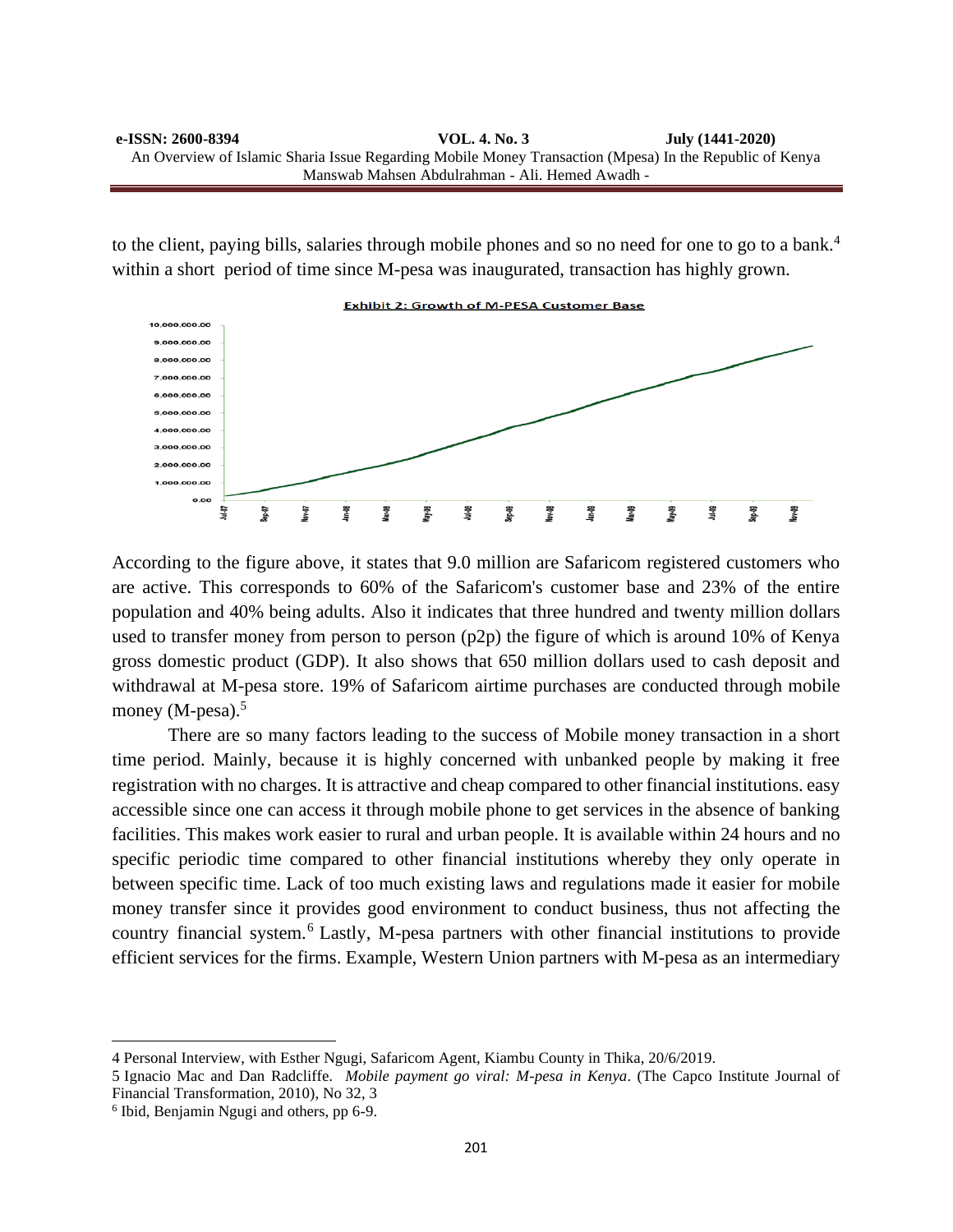to transfer money internationally,<sup>7</sup> Also partners with commercial banks i.e Cooperative Bank, Kenya Commercial Bank, Barclays Bank, Equity Bank, Family Bank, Post Bank, Consolidated Bank, NIC Bank, Standard Charted Bank and CFC Stanbic Bank and to provide efficient services of the banking system e. g checking clearing process<sup>8</sup>.

**M-pesa structure:** is classified according to the three basic transactions as follow:- (a) Cash in Transaction; Depositing of money by a customer at M-pesa agent on return for e-floats as customers I.D is required. M-pesa agent inserts customer mobile number and amount of deposit and the customer wait for a confirmation message for the amount deposited.b) Cash out Transaction; Exchanging of e-float by a customer for cash at a M-pesa agent as I.D is needed for validity. The customer enters M-pesa menu on his/her phone choose to withdraw cash, enter agent number, amount and his/her M-pesa pin, they both receive the transaction text and eventually the agent gives the customer the amount of cash withdrawn. (c) Pesa: Person transfer transaction means transfer e-floats from one person's phone to another. The user enters the receipted phone number and then transfers amount on his/her phone as both sender and recipient receive a confirmation text for the amount transferred.<sup>9</sup>

# **Position of Islamic law on M-pesa transaction**

# **1) Okoa jahazi**

The concept of Okoa Jahazi by Safaricom through M-pesa services is where the customer is given advance credit loan on Safaricom airtime commonly known as credit but in return upon payment,it is subjected to interest. The following table illustrates the rate of which Okoa Jahazi credit is charged.<sup>10</sup>

| C/N | Kopa credo | Charges | Airtime Received |
|-----|------------|---------|------------------|
|     | 000'       | 00      | 900              |
|     | 500        |         |                  |
|     | าะเ        |         |                  |

7 Isaac Mbithi and David N,Weil. *Mobile Banking: The impact of M-pesa in Kenya*. (National bureau of Economic Research: Cambridge, 2011), 16

<sup>8</sup> Safaricom, *M-pesa Tarrifs july 1st 2018*, < http:// [www.Safaricom.co.ke/images/Downloads/M-pesa.](http://www.safaricom.co.ke/images/Downloads/Mpesa)pdf > viewed on 10/7/2019.

<sup>9</sup> Personal Interview, *with Salim Abdulrahman ,M-pesa User, Mombasa* County in Majengo 20/6/2019.

<sup>10</sup> Safaricom, *Okoa Jahazi*, Retrieved: [<http://Safaricom.co.ke/personal/plans/getting-started/okoa-jahazi](http://safaricom.co.ke/personal/plans/getting-started/okoa-jahazi%20viewed%2024/6/2019) > viewed [24/6/2019.](http://safaricom.co.ke/personal/plans/getting-started/okoa-jahazi%20viewed%2024/6/2019)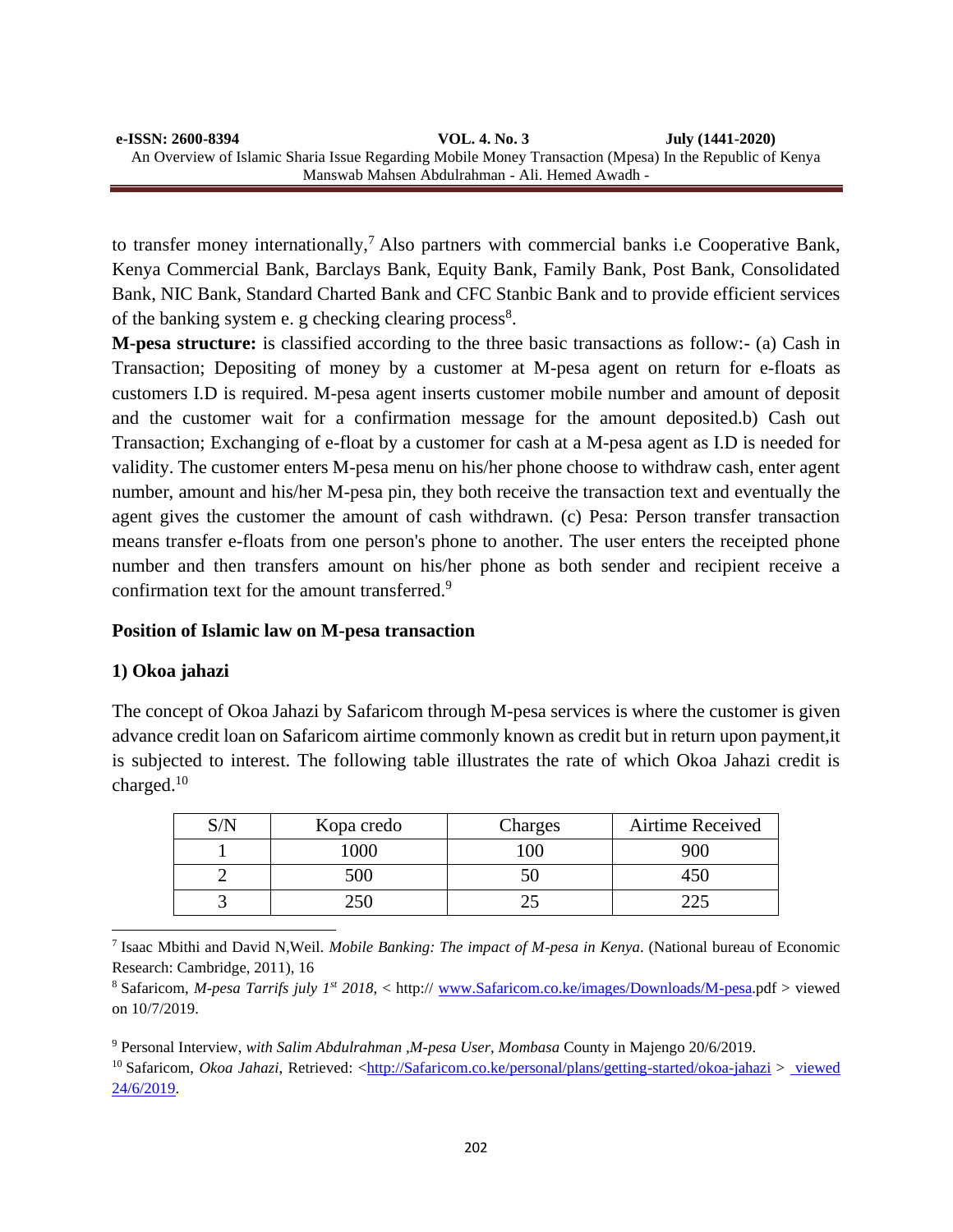| e-ISSN: 2600-8394 | VOL. 4. No. 3                                                                                           | July (1441-2020) |
|-------------------|---------------------------------------------------------------------------------------------------------|------------------|
|                   | An Overview of Islamic Sharia Issue Regarding Mobile Money Transaction (Mpesa) In the Republic of Kenya |                  |
|                   | Manswab Mahsen Abdulrahman - Ali. Hemed Awadh -                                                         |                  |

| 100 | ΩΩ  |
|-----|-----|
|     | . . |
|     |     |
|     |     |

Figure (2) Okoa Jahazi charges

According to the above table, for example, when a person borrows ksh 100 will receive ksh 90 which means ksh 10 will have been deducted in advance. And when you want to pay back the above credit amount you will be required to pay 100 ksh instead of 90. On top of that the payment has to be settled within seven days. Failure of which you will be black listed and you will not be able to access the services. $^{11}$ 

As stated by the above table it is obvious that Okoa Jahazi is part and parcel of Riba. Because any loan which involve additional payment is Riba with no disputable opinion from Muslim Scholars.<sup>12</sup> In addition, Riba is prohibited by both the Quran and Sunnah. The verses in the prohibition of Riba are *"The usury (interest) that is practiced to increase some people's wealth, does not gain anything from God. But if you give to charity, seeking God's pleasure, These are the ones who receive their reward many fold." (Ar-Rum 30:39)* furthermore Allah said: *"And for practicing usury (interest), which was forbidden, and for consuming the people's money illicitly, we have prepared for the disbelievers among them painful retribution." (Al-Nisa 4:161)* likewise, *"O you who believe, you shall not take usury (interest), compounded over and over. Observe God that you may succeed." (Al-imran 3:130)* Other evidence from Sunnah: *Narrated by Ibn Masoud, "The Prophet cursed the receiver and the payer of interest, the one who records it and the two witnesses".*<sup>13</sup> Muslim scholars have categorized two type of Interest (Riba) based on Quran and Sunnah textual.(a) Riba al-Nasi'ah: The word Nasi'h means delay/postpone, which refers to a certain duration given to lender for repayment of loan in return for extra payment. Any predetermined or extra amount over the original loan by the borrower is considered Riba.<sup>14</sup> (b) Riba al-fadl: it may be classified as sale or exchange transaction of a commodity,  $15$  this type has been mentioned in Sunnah as follow;

<sup>&</sup>lt;sup>11</sup> Personal Interview with Ustadh Abdulatwif Ibrahim, M-pesa users, Mombasa County in Madrasatul- Falah 20/6/2019.

<sup>&</sup>lt;sup>12</sup> Āhmad Ğassan. ĀLqārd Ālād ǧra ĀL-manʿa. (university journal for economic and law, 2007), Vol. 23:422 <sup>13</sup>Aḥmād bin Ḥanbal. *Musnād Imām Aḥmād bin Ḥanbal*. (Beirut, Musāsāt al-sālāh: 2010), 1st ed. Vol.6, 270, No of

Hadith 3725

<sup>&</sup>lt;sup>14</sup> Muhammad Zubair and Sadia Khattak. *Concept of Riba (interest) in Islamic law: its impact on society.* (journal of Abdul wali Khan University Marda k.pk Pakistan: 2015), vol. 27, 4, 2.

<sup>15</sup> Opcit, Muhammad Zubair and Sadia Khattak, 2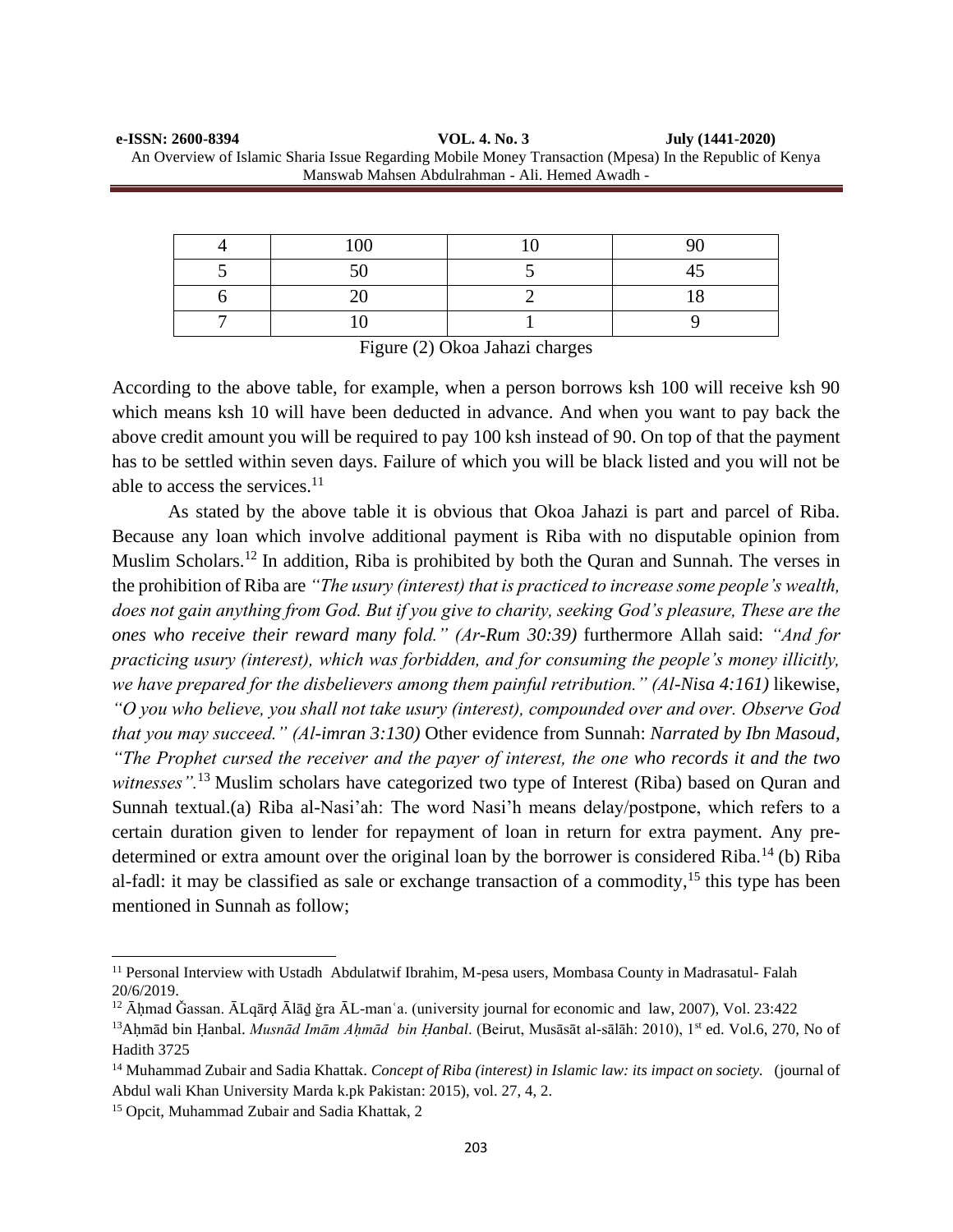*"Gold for gold, silver for silver, wheat for wheat, barley for barley, date for date, salt for salt, must be equal on both sides and hand to hand, whoever pays more or demands more (on either side) indulges in Riba".*<sup>16</sup>

In the study of Muhammad Abu Bakar found that the rule of exchanging counter value, one must be exchanged on spot, meaning if one of commodities if delayed it will be consider as Riba (Interest). Two commodities must be equal in quantity if commodity is the same; but this rule would not be applicable in different good (sugar for salt).<sup>17</sup>. According to Zamir there are three essential elements which can be contained in a transaction to be classified as Riba as follows;<sup>18</sup> (a) **positive one**: this element is visible in okoa jahazi , which is fixed and ex-ante before the transaction takes place. The customer is aware that he/she will pay a fixed interest on a certain amount of credit advanced to him regardless of any misfortune. (b) **One which is tied to the time period and amount of money**: the time limit of payment of Okoa jahazi is fixed regardless of whether the customer is capable of paying within the period or not. Upon deferment, the customer is blacklisted and other measures inflicted i.e the customer is terminated from using the Okoa jahazi services.(c) **payment of it is guaranteed regardless of the outcome or the purposes for which the principal sum was borrowed:** In Okoa jahazi, the payment is guaranteed since the customer pays in advance the interest on the loan as shown in figure (1) above.

From the above discussion and arising from Quranic which have been quoted earlier, it is obvious that OKOA JAHAZI (Kopa Credo) is a Riba based transaction. This is classified as Riba AL-Nasiah which deals with interest on borrowed money, the airtime is a form of digital money<sup>19</sup> In this Riba exchange is delayed or deferred and an additional charge is associated with such deferment. And any predetermined payment over the above actual amount of principal sum is prohibited in Islam.<sup>20</sup> An exception to this is the loan in the form of Qard Hassan (free interest loan) which does not accept any interest or additional amount against the money lent. The evidences from Quran permissibility of Qard Hassan *"Who is it that would loan Allah a goodly loan so He may multiply it for him many times over? And it is Allah who withholds and grants abundance, and to Him you will be returned". (Al-baqara 2:245)* Sunnah: It is reported that the Prophet, may blessings and peace of Allah be upon him, said: *"In the night of the journey, I saw* 

<sup>&</sup>lt;sup>16</sup> Mūhāmād bin Hībān, Āl-Ihsān fi Taqrīb sāhīh ibn Hībān, (Beirut, Musāsāt al-sālāh: 1998), 1<sup>st</sup> ed. Vol.11,390, No of Hadith 5015.

<sup>&</sup>lt;sup>17</sup> Muhammad Abu Bakar, *basic of riba (interest) and its two major types* <https://blossomfinance.com/press/basicsof-riba-interest-and-its-two-major-types-4-of-28> viewed 12/7/2019

<sup>18</sup> Zamir iqbal and Abbas Mirakhor. *An introduction to Islamic finance: Theory and practice*. (John Wiley & Sons Ltd: Asia Pte. Ltd: 2011), 1<sup>st</sup> ed. 57.

<sup>&</sup>lt;sup>19</sup> Brian Kettell. *Introduction to Islamic banking and finance*. (John Wiley & Sons Ltd: Asia Pte. Ltd: 2011), 1<sup>st</sup> ed. 37.

<sup>20</sup> Mūḥāmād Ābū Zuhrā. *Buḥuth fi Rībā.* (Egypt, Darul fikri:1986), 24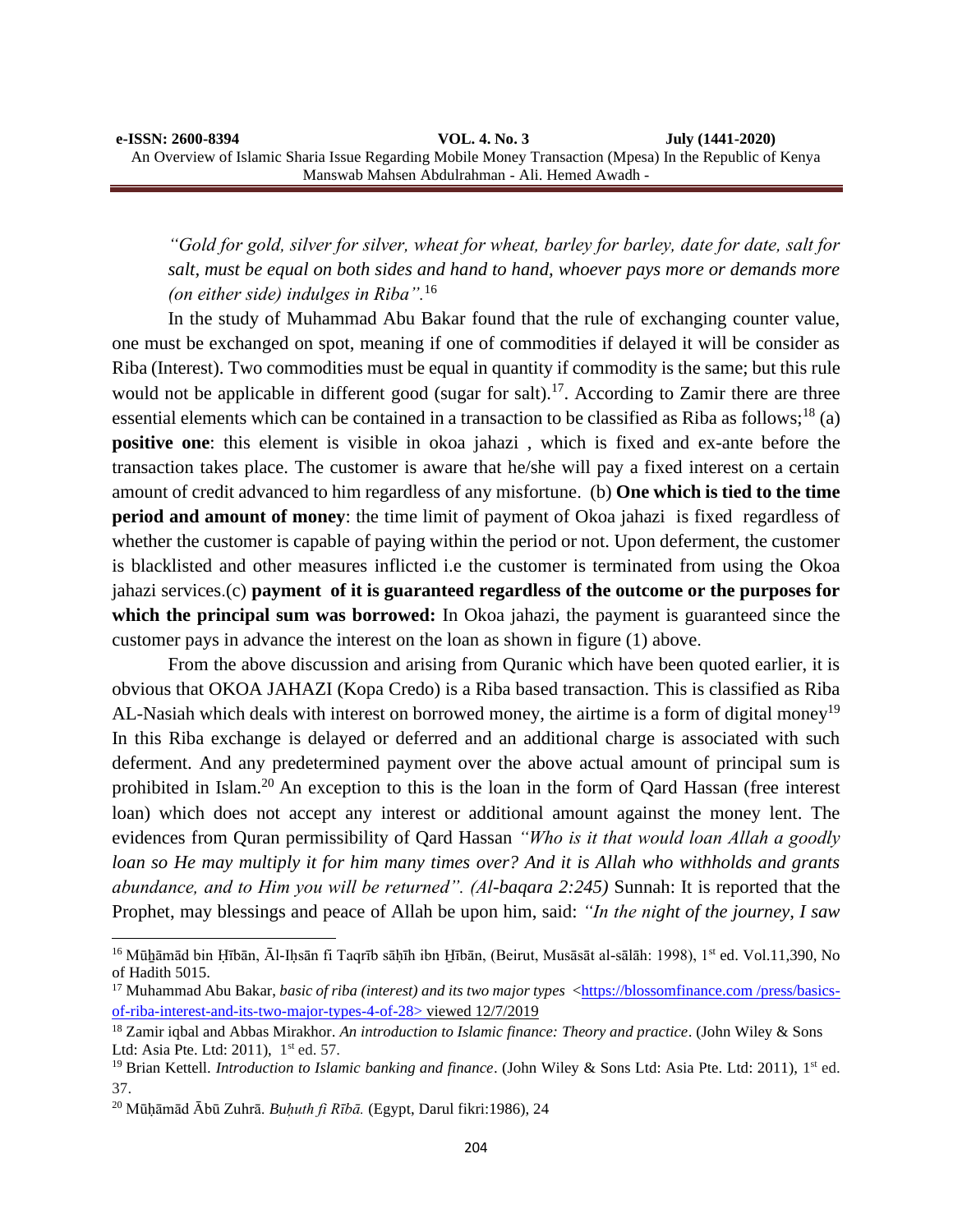*on the gate of heaven written, reward for Sadaqah (deeds of charity, alms) is ten times and reward for Qard is eighteen times." So, I asked the angel, how is it possible? The angel replied, "Because beggar who asked had already had something but a borrower did not ask for loan unless he was in need."*<sup>21</sup>

**Proposed concept for okoa jahazi:** a new concept based on Islamic product such as Qard Hassan (free interest loan) and Tabarru'u (donation) this model uses a contribution that is 100% free derived from corporate social responsibility to enable client to borrow Airtime credit without deduction, in case of customer fail to repay the benevolent loan the M-pesa (lender) must accept it as a charity.

# **2) Betting**

M-pesa provides a platform for gambling companies, in this case, the M-pesa facilitates the transaction in gambling. Gambling means to play for money or bet on uncertain outcomes or take something on a contingency; take a chance.<sup>22</sup> Customer uses the M-pesa service in betting where the M-pesa mobile company shares the interest with gambling companies like spot pesa.<sup>23</sup> In Kenya alone, a study of year 2017 found that an estimated two million individuals engage in mobile-based sports betting.<sup>24</sup>

Gambling (Maysir) literally means game of chance<sup>25</sup> so it is a game of chance with two or more than contracting person, each of them undertake risk of loss of chance, the loss means gain for the other. The word Maysir in Islamic finance defined as "*any transaction conducted by the two parties to possess the ownership of a particular assest or service with intention to obtain benefit to one party and harm to another one by linking a particular transaction with an act or event*".<sup>26</sup> on the other hand, there are three elements to be considered a transaction associated with gambling (a) existence of assets from contracting parties, (b) The existence of game that is used to determine the winner and loser,(c) The winner will acquire a property while the loser will lose his betted

<sup>21</sup> Muḥāmāḏ bin yāzid qazwēyn. *Sunan ibn maǧah*, Beyrūt. (Darul Risalaẗ ʿlamiyāh: 2009), 1st Vol 5, 23, No of hadith 2719

<sup>&</sup>lt;sup>22</sup> Meriam – Webster.com 2009 gamble. <http//www.meriam-webster.com/dictionary/gamble> viewed 9/6/2019 <sup>23</sup> M-pesa charges, How to Deposit into Betin Kenya using M-pesa Betin Paybill Number, Retrieved, <https

[<sup>://</sup>www.M-pesacharges.com/how-to-deposit-into-betin-kenya-using-M-pesa> viewed 14/7/2019](https://www.mpesacharges.com/how-to-deposit-into-betin-kenya-using-mpesa/seen%2014/7/2019)<br><sup>24</sup> Daily Nation. Retrieved: <https://www.nation.co.ke/news/Betting-firms-security-vet Nation, Retrieved: [<https://www.nation.co.ke/news/Betting-firms-security-vetting/1056-5178946](https://www.nation.co.ke/news/Betting-firms-security-vetting/1056-5178946-lx3tut/index.html%20Seen%203/7/2019) [lx3tut/index.html> viewed 3/7/2019.](https://www.nation.co.ke/news/Betting-firms-security-vetting/1056-5178946-lx3tut/index.html%20Seen%203/7/2019)

<sup>25</sup> Muhammad bin Ahmad Alqurtubi. *Al-jami' li Ahkami Al-Qur'an*. (Riyadh, Darul Alim Alkutub:2003), 3

<sup>26</sup> Muhammad Imam Sastra Mihajat. *Contemporary practice and Maysir in Islamic banking and finance*. (Malaysia, International Journal of Islamic Management and Business: 2016), 11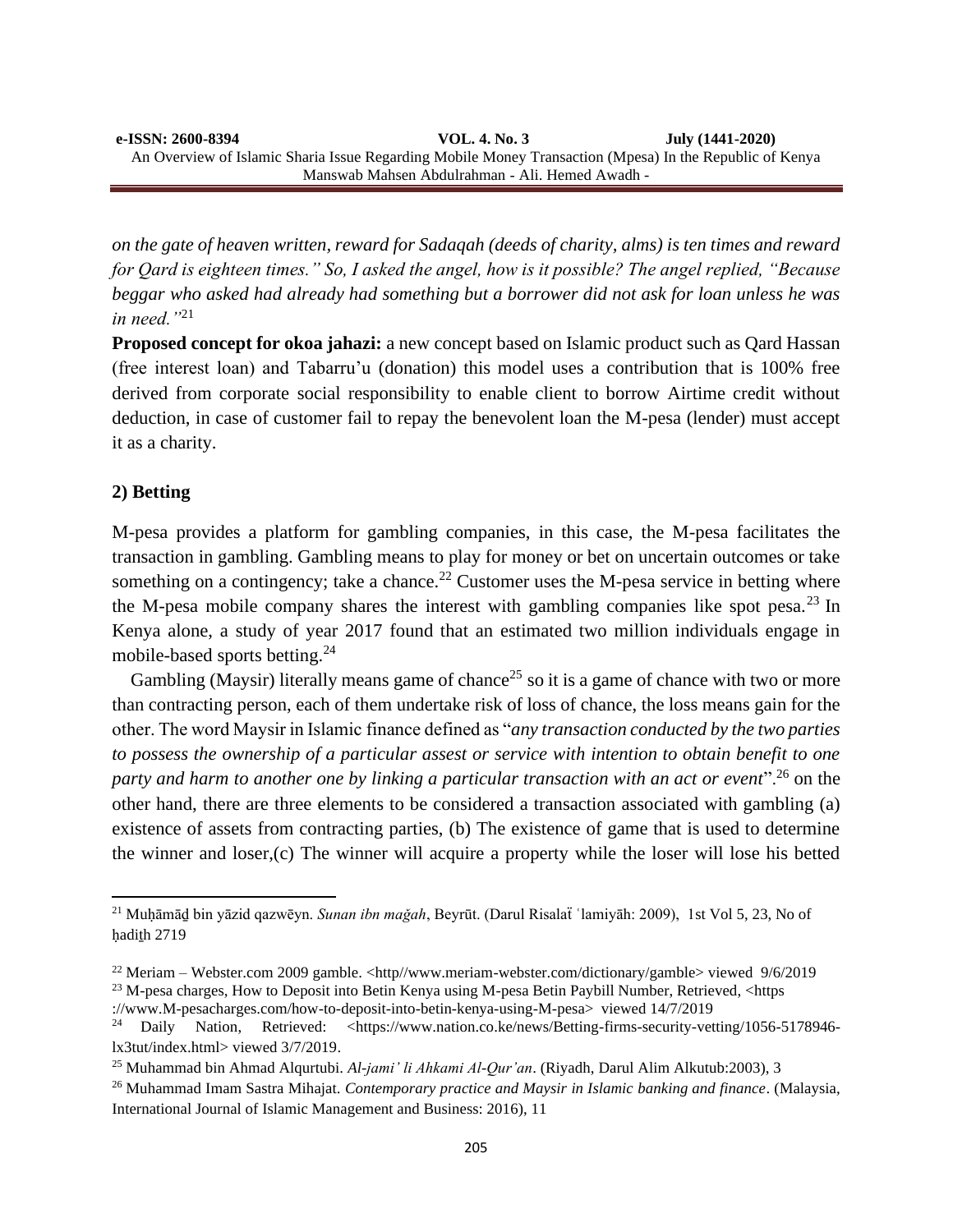#### **e-ISSN: 2600-8394 VOL. 4. No. 3 July (1441-2020)**  An Overview of Islamic Sharia Issue Regarding Mobile Money Transaction (Mpesa) In the Republic of Kenya Manswab Mahsen Abdulrahman - Ali. Hemed Awadh -

asset.<sup>27</sup> Gambling is heavily prohibited in Islam, According to the evidence of the Holy Qur'an in the following verses which prohibits such kind of transactions: "*They will ask about intoxicants and games of chance. Say: "In both there are great evil as well as some benefit for man, but the evil which they cause is greater than the benefit which they bring." (Al-baqara, 2:219)* Other verses from the Quraan. "*O you who have believed, indeed, intoxicants, gambling, [sacrificing on] stone alters [to other than Allah ], and divining arrows are but defilement from the work of Satan, so avoid it that you may be successful. Satan only wants to cause between you animosity and hatred through intoxicants and gambling and to avert you from the remembrance of Allah and from prayer. So will you not desist" (Al-Maida,5:90,91).* The Reasons behind the Prohibition of gambling: is that, it is considered one of the sources of injustice, profit can only be available after one side wins. Also it is turning off the economic growth which leads to transferring the wealth from productive to non productive society. Also gambling will neglect in remembering of Allah and performing prayer as indicated in Qur'an "*and to avert you from the remembrance of Allah and from prayer"* (Al-Maida,5:90,91). Nevertheless, two parties do not have full consent and satisfaction in a contract. Full consent can only be achieved through perfect knowledge from contracting parties of the counter values intended to be exchanged and this lead to Gharar protects against unexpected losses and the possible disagreements regarding qualities or incompleteness of information. In this occasion, Dr Fred Matiangi (The interior cabinet secretary) released his report and stated that:*"gambling has increased idleness especially to the youth, they spend a lot of time in gambling process, also it increases crime as some time youth steal to cater for betting, moreover, some of the youth commit suicide after losing their chances".*<sup>28</sup>

In conclusion, In Islamic perspective money denotes purchasing power which cannot be used to generate more purchasing power without due process of creation of goods and services.

# **Proposed free lottery betting ticket**

Gambling-free lottery is a new proposed concept based on Islamic transaction such as Musharaka (partnership) and Qard Hassan (free interest loan) whereby there is no loser. That is; all participants win, it can work, especially when we consider that, the client buys a ticket after he/she registering his/her full details and select a series numbers, the participant keeps their tickets in order to claim for a prize or reimbursement. However before the lottery takes place, the organizer deducts a sum of money as administrative fee which is not included as the jackpot. At the end of the game, the winner receives the jackpot as an interest-free loan and he/she is given a specific time to return to

<sup>27</sup> Ibid, Muhammad Imam Sastra Mihajat, pg 11.

<sup>&</sup>lt;sup>28</sup> Daily Nation, *future of 19 betting firm now depend on security vetting.* <https://www. nation. co.ke/ news/Bettingfirms-security-vetting/1056-5178946-lx3tut/index.html> viewed 3/7/2019.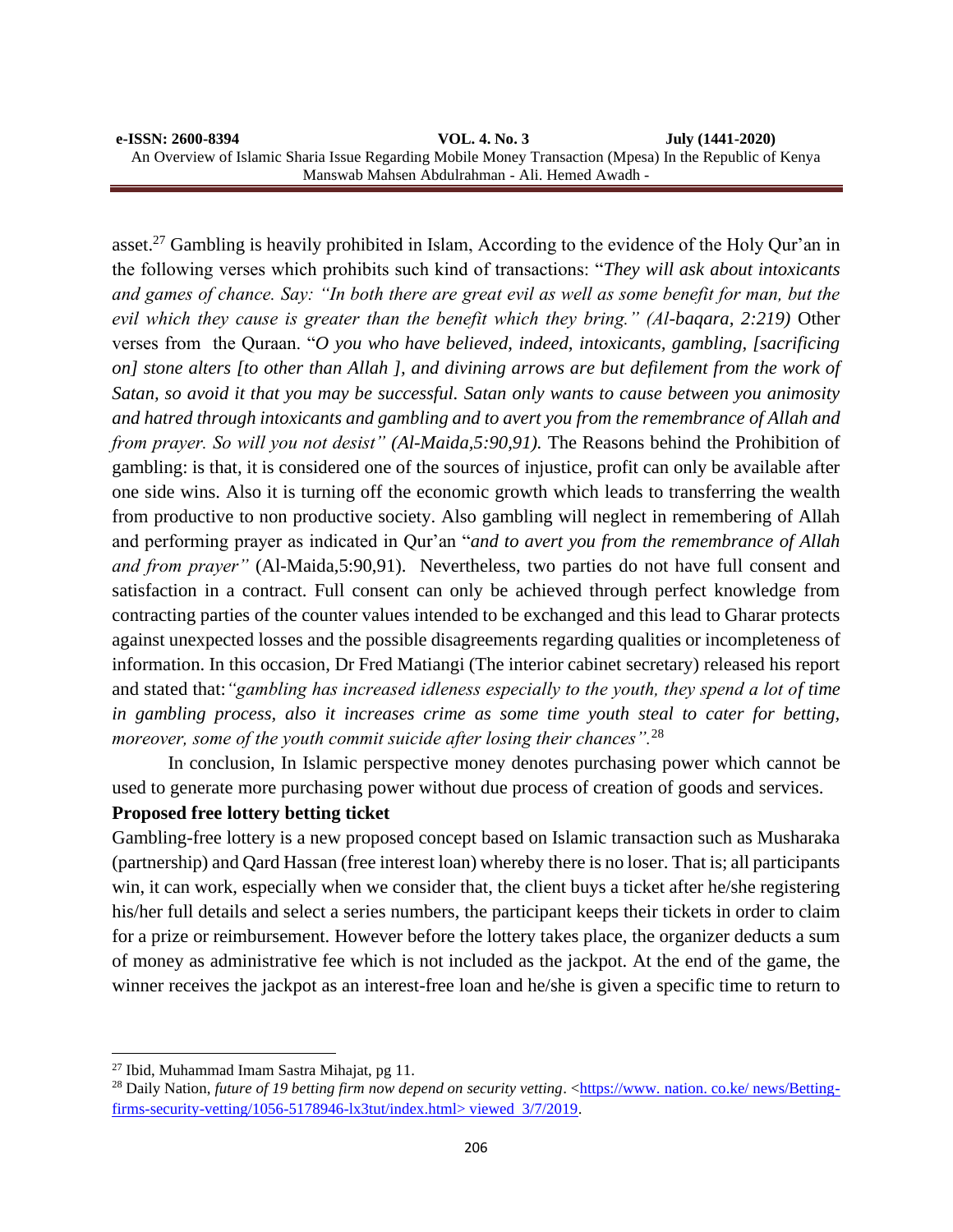the organizing company (non-winning).<sup>29</sup> For the sake of justice, the winner should be excluded from the next chance and the money back guarantee should be served even in the case of death. **3) Money transfer**

The M-pesa services are provided by Safaricom mobile company in Kenya, Transaction charges for transfer and withdrawal depends on the amount of Money being transferred and withdrawn. However, Using M-pesa Services saves cost and travel expenses. Another benefit of using M-pesa transaction is the convenience of transacting where M-pesa agency for an instance is a scarce and the customer already has official balance; he/she does not need to go to an agent. Also reduced risk of carrying cash since most M-pesa agents are nearer to the customer than any other financial institutions.<sup>30</sup>

The table below shows transaction charges for M-pesa users for both transfer and withdrawal.<sup>31</sup>

| <b>Customer Charges</b> |                     |                |             |
|-------------------------|---------------------|----------------|-------------|
| Transaction             | <b>Transactions</b> |                |             |
| Range (KShs)            |                     |                |             |
| Min                     | Max                 | Transfer to M- | Withdrawal  |
|                         |                     | pesa Users     | from M-pesa |
|                         |                     |                | Agent       |
| 1                       | 49                  | Free           | N/A         |
| 50                      | 100                 | Free           | 10          |
| 101                     | 500                 | 11             | 27          |
| 501                     | 1,000               | 15             | 28          |
| 1,001                   | 1500                | 26             | 28          |
| 1,501                   | 2,500               | 41             | 28          |
| 2,501                   | 3,500               | 56             | 50          |
| 3,501                   | 5,000               | 61             | 67          |
| 5,001                   | 7,500               | 77             | 84          |

<sup>29</sup> Ahmad Hassanat and Ghada Awad Altarawneh. *Gambling –free lottery, a new Islamic lending ticket*. ( journal of Islamic Accounting and Business research: 2014), 5

<sup>30</sup> Mukesh Sadana, George Mugweru and others*, Riding the M-PESA Rails: Advantages & Disadvantages*, <http://www.microsave.net/wp-content/uploads /2018/10/BN\_ 94\_Riding\_M-pesa Rails Advantage [Disadvantages.pdf>](http://www.microsave.net/wp-content/uploads%20/2018/10/BN_%2094_Riding_M-pesa%20Rails%20Advantage%20Disadvantages.pdf) viewed 24/6/2019.

 $\frac{31}{31}$  Safaricom, M-pesa Tarrifs july 1<sup>st</sup> 2018. <http:/[/www.Safaricom.co.ke/images/Downloads/M-pesa](http://www.safaricom.co.ke/images/Downloads/Mpesa) tarrifs fa july 1st 2018.pdf>. Viewed 10/7/2019.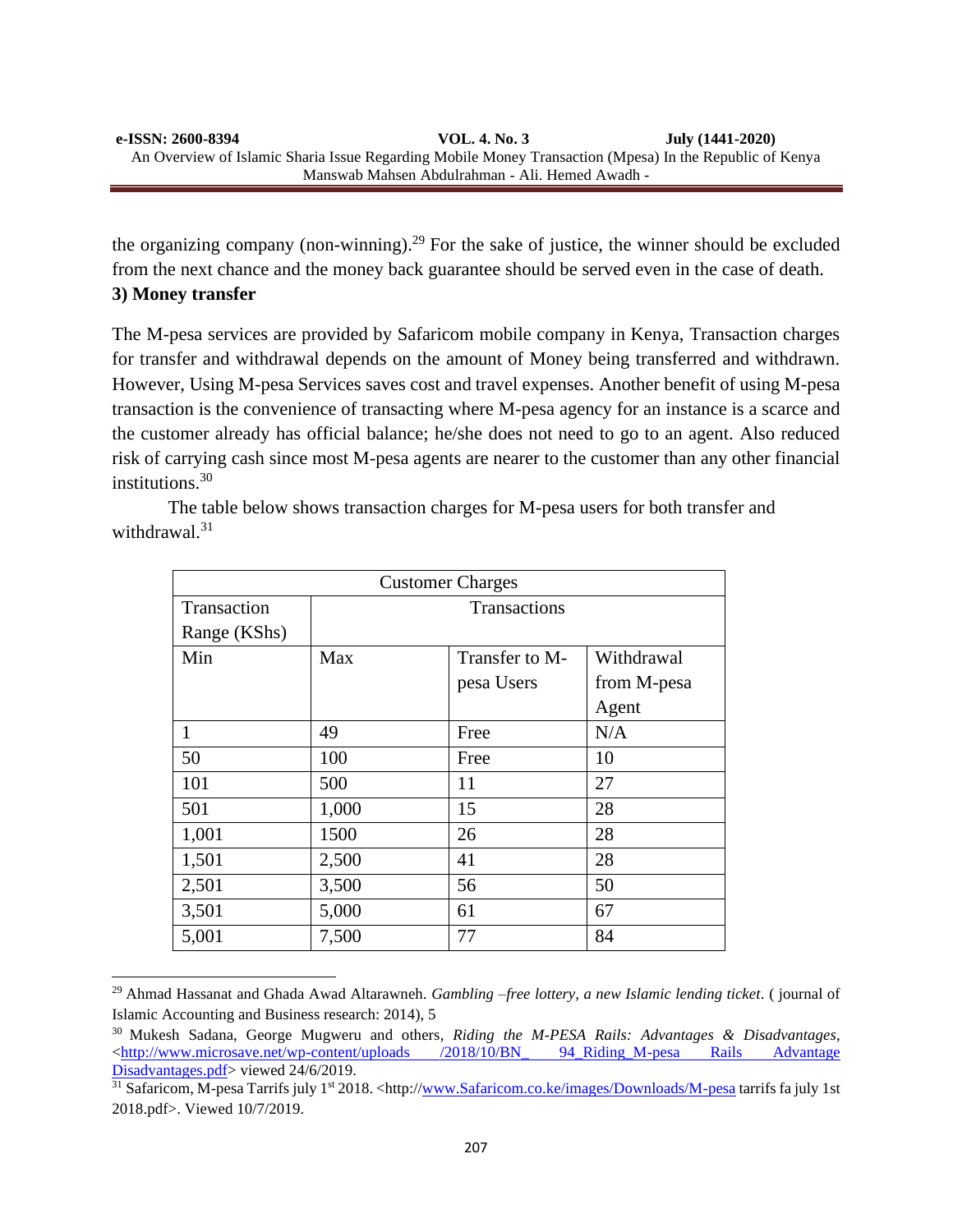| e-ISSN: 2600-8394 | VOL. 4. No. 3                                                                                           | July (1441-2020) |
|-------------------|---------------------------------------------------------------------------------------------------------|------------------|
|                   | An Overview of Islamic Sharia Issue Regarding Mobile Money Transaction (Mpesa) In the Republic of Kenya |                  |
|                   | Manswab Mahsen Abdulrahman - Ali. Hemed Awadh -                                                         |                  |

| 7,501  | 10,000 | 87  | 112 |
|--------|--------|-----|-----|
| 10,001 | 15,000 | 97  | 162 |
| 15,001 | 20,000 | 102 | 180 |
| 20,001 | 35,000 | 105 | 191 |
| 35,001 | 50,000 | 105 | 270 |
| 50,001 | 70,000 | 105 | 300 |

Figure (2) transaction charges for M-pesa users for transfer and withdrawal

M-pesa (Money Transfer) is one of the main devices of credit provided by Safaricom which enables to make payment in another place through agent shops.[personal interview,2019:6] This kind of transaction is much close to "Wakala" which means "agency" or representation of a person on behalf of another person in certain dispositions.[Naphia: 47:1995] So, it is where someone is appointed to perform an act, do any work or provide service on behalf of another (principal) which act or work is capable of being delegated<sup>32</sup> This is to authorize another party as an agent (wakil) to perform a particular task, in matters that may be delegated, either voluntarily or with the imposition of a fee. [Aishath and others, 2016:162] The legality of this transaction is based on the Quranic verse and the practice of the Prophet S.A.W."*So send one of you with this money to city, so that he can see any good food that he can bring to us as sustenance". (Surah Al- Kahf, 18: 19)*  The legitimacy of Wakala is further derived from the Hadith of the Prophet as narrated by Jabir ibn Abdullah (May Allah be pleased with him): *I intended to go (on expedition) to Khaybar. So I came to the Holy Prophet (Peace be upon Him), greeted him and said: I intend to go to Khaybar. He said: When you come to my agent, you should take from him fifteen Wasqs (of dates). If he asks you for a sign, then place your hand on his collar-bone.*<sup>33</sup> Furthermore, Muslim jurists have demonstrated the Principles of wakala as follows:

a) Parties in Wakala contract: There are two parties in wakala, namely the principle, the one who delegates the responsibilities on his/her behalf, and an agent, the one upon whom the responsibilities are delegated. Both of them should possess the legal capacity to enter into a contract.

b) Subject matter: The subject matter of agency is for what the contract is entered into or the disposition done by the appointed agent with the authorization of the principal. The subject matter of agency includes all types of financial contracts and dealings that a person can perform

<sup>32</sup>Rusni Hassan and others. Islamic Banking and Takaful. (Malasyia: Pearson Malaysia Sdn Bhd: 2016), 114

<sup>33</sup> Sulēimān bin Āl-ašāt. Sunanu Ābī Daud. (Beyrūt: Darul Risalat: 2009), 1<sup>st</sup> ed. Vol.7, 475, No of Hadith 3632.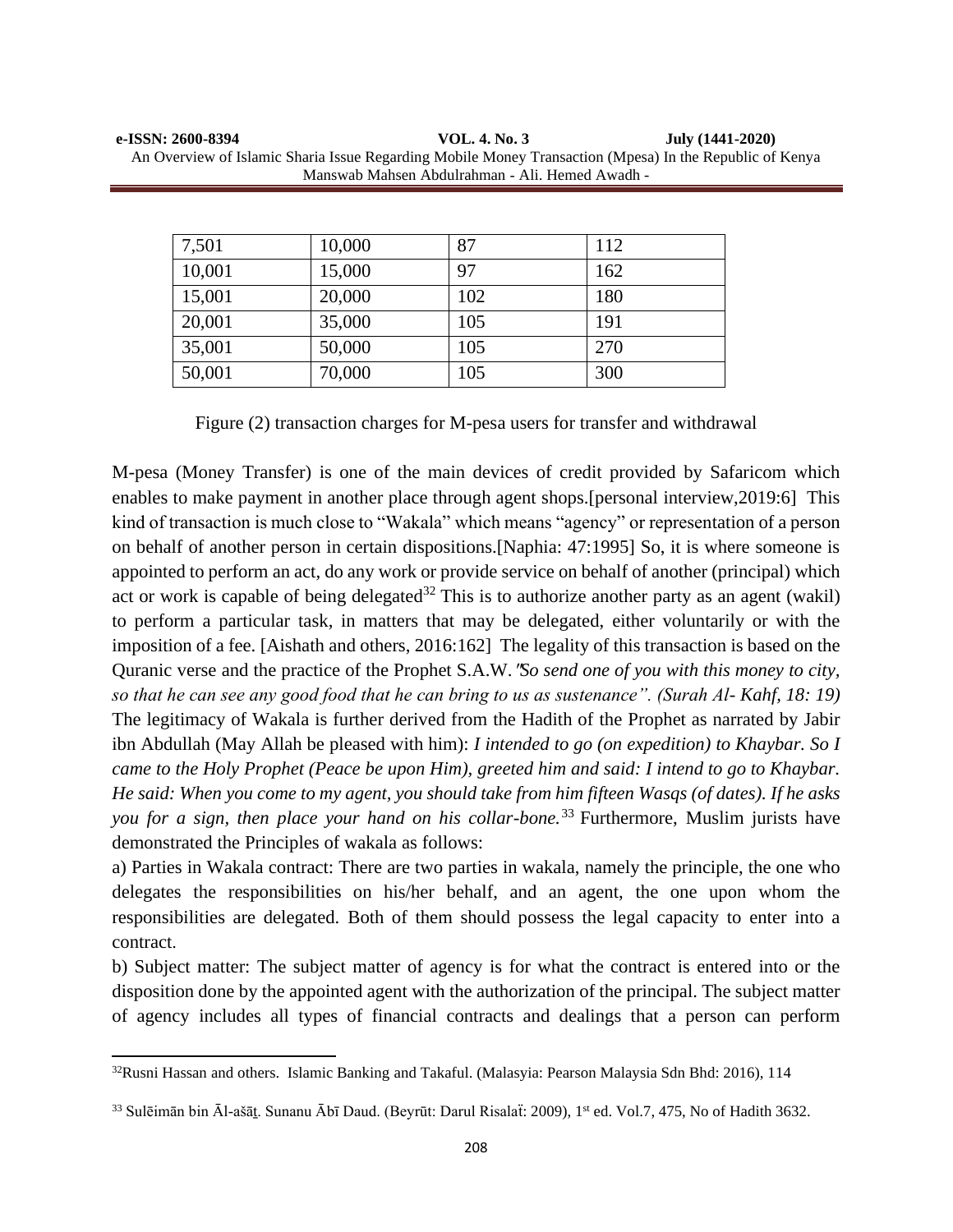personally. It should be something that can be disposed of through the agency. It should be known to the agent and should be owned by the principal.

c) Expiry of the agency: In normal conditions, the agency contract comes to an end on the fulfilment of the agent's duties or on the expiry of the fixed period of Wakala. In addition, an agency contract expires when the principal or agent dies or loses legal capacity, or when the institution undergoes bankruptcy or liquidation except in the case of an interminable agency or when the principal no longer owns the assets in question.<sup>34</sup>

d) Service fee (Jo'ala): A principal undertakes to pay an agent a specified amount of money as a fee for performing a specified service in accordance with the condition and regulation of the contract fixed between the two parties  $35$ 

According to the above transaction Mobile money company takes a commission from the sender (Transfer charges) and the receiver (withdrawal charges) manipulating the charges does not promote social justice and equity in human society. This promotes exploitation and injustice. Allah said from Quraan *"O you who have believed, do not consume one another's wealth unjustly". (Suratul Al-Nisaa 4:29)*

**Proposed money transfer model:** The Wakala model relies on Islamic jurisprudence, whereby the principal appoints an agent (M-pesa) to undertake a certain task (transfer money) and the Mpesa would most likely charge the principal only agency fee after performing a specific job, any negligence, misconduct, fraud M-pesa will be responsible.

# **4) M-shwari:**

Is one of the transactions offered by M-pesa, it works as follows: it enables customer to open Mshwari bank account via mobile phone without filling the forms or visiting banks, you can withdraw and deposit through M-shwari application. No maintenance fee to your account, you can save at least ksh 1 and earn interest up to 7.0% according to Central Bank Act 2016. at the same time you can access loan of a minimum ksh 100 to 1,000,000 and you will be charged  $75\%$ .<sup>36</sup> According to the discussion above, M-shwari takes a form of Wadi'ah (Deposit) literally means property left with a person for safe keeping,  $37$  The legality of this transaction is based on the Quranic verse, Allah said in the Qur'an *"Indeed, Allah commands you to render trusts to whom they are due" (Al-Nisaa 4:58)* The legitimacy of Wadi'ah is reported that the Prophet (S.A.W).

<sup>34</sup> Maarifa academy. *Islamic banking and finance principle and practices*. (No place & publisher: 2014), 64

<sup>35</sup> Ibid, Zamir iqbal and Abbas Mirakhor, pg 108

<sup>&</sup>lt;sup>36</sup> Safaricom, *M-shwari.* [<https://www.Safaricom.co.ke/personal/m-pesa/do-more-with-m-pesa/loans-and-savings>](https://www.safaricom.co.ke/personal/m-pesa/do-more-with-m-pesa/loans-and-savings). viewed 4/7/2019.

<sup>37</sup> Shafi'i Abdul Azeez Bello and Rusni Bt Hassan. *Saving And Current Account In The Context Of Shari'Ah Contract.* (Arabian Journal of Business and Management Review Nigerian Chapter: 2014), 9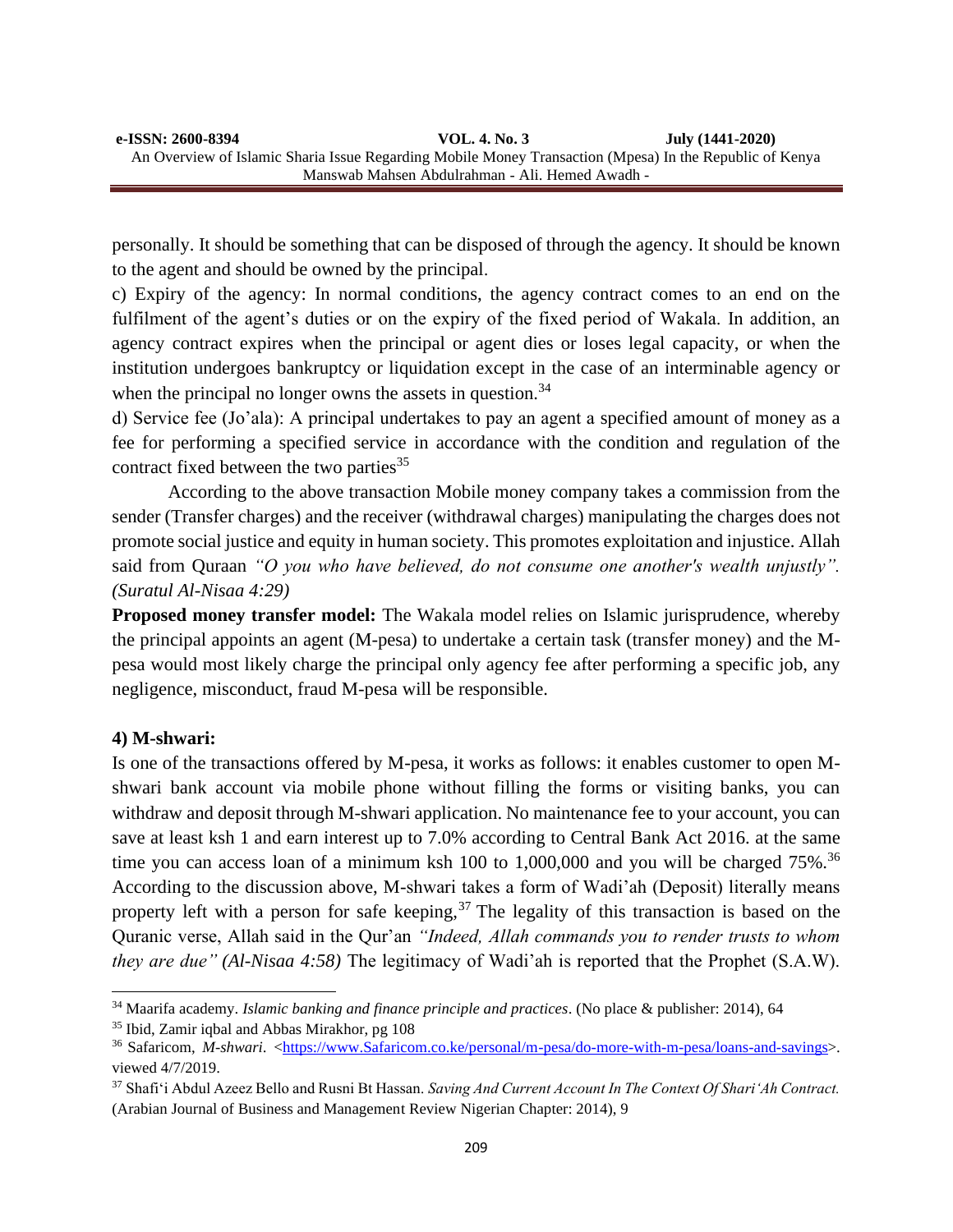Says: *"Discharge the trust to the person who entrusts it to you, and do not betray the one who betrays you" .*<sup>38</sup>

There are two measures in Islamic jurisprudence related to wadi'ah (deposit); one is the receiver (al-muwadda) he/she accepts deposit as dhamana (Trust) and does not guarantee on paying back the money in case of theft unless there was negligence. Also he/she is not allowed to utilize the money for any purpose. No fee will be charged for safe keeping.<sup>39</sup> Another measure is to accept deposit as Qard Hassan (free interest loan). Which means giving a good or property to another in order to utilize it and he/she returnsit immediately or after specific agreed time.<sup>40</sup> Receiver (al-Muwadda) is allowed to utilize the funds and enjoy all the profits and losses, and owes the owner (Muwadii) only the principal amount borrowed.<sup>41</sup>

Based on the previous discussion, money deposited in M-pesa is a benevolent loan (Qard Hassan) any additional amount (7.0%) imposed by the central bank to the borrower (M-pesa) is considered interest (Riba) and Islam prohibits the lending based on Riba.

**Proposed M-shwari Model:** The customer and M-pesa are partners in a Musharakah model (partnership) such as home financing, trade financing, share and equity products and so on. Both two parties donate capital in a ratio, and decide to share profit and loss. Any profit and loss must be equal according to the proportion of their capital contribution.

### **Conclusion:**

This study examined the use of mobile money transaction with special focus on the Republic of Kenya. The results indicate customers are engaged in usury (Riba), Maysir (gambling) and other prohibitions in the daily financial transaction through the products of Safaricom Company via Mpesa. This is inconsistent with Islamic law in terms of rules, regulations and operational method. Therefore it is suggested that if Safaricom like to have full access to the Muslim population both nationwide and across the borders, it has to introduce Shari'ah compliant products and services compatible with the Islamic commercial principles.

### **REFERENCES:**

<sup>38</sup> Al-ḥakim Mūḥāmād bin ʿĀbdāllah. *Al-Mustadrāk ʿAlā Swāḥḥēin*. (Beyrūt: Darul Ālktubu Ālʿimiyah, 1st ed, 1990), vol. 2. 53, No of Hadith 2296

<sup>39</sup> Al-Shawkani Mūḥāmād Bin Ali Bin Mūḥāmād. *Nil Awtwari*. (Idarat twiba'a Munira: 2007), 296.

<sup>40</sup> Kuwait. *Al-Mawsu'ah al-Fiqhiyyah al-Kuwaitiyyah* (Ministry of Waqf and Islamic Affairs: 1993), Vol. 33, 111.

<sup>41</sup> Ahamd Ausaf. *Contemporary Practices of Islamic Financing Techniques*. (Islamic Research and Training Institution, Islamic Development Bank, Saudi Arabia: 1993), 4-5.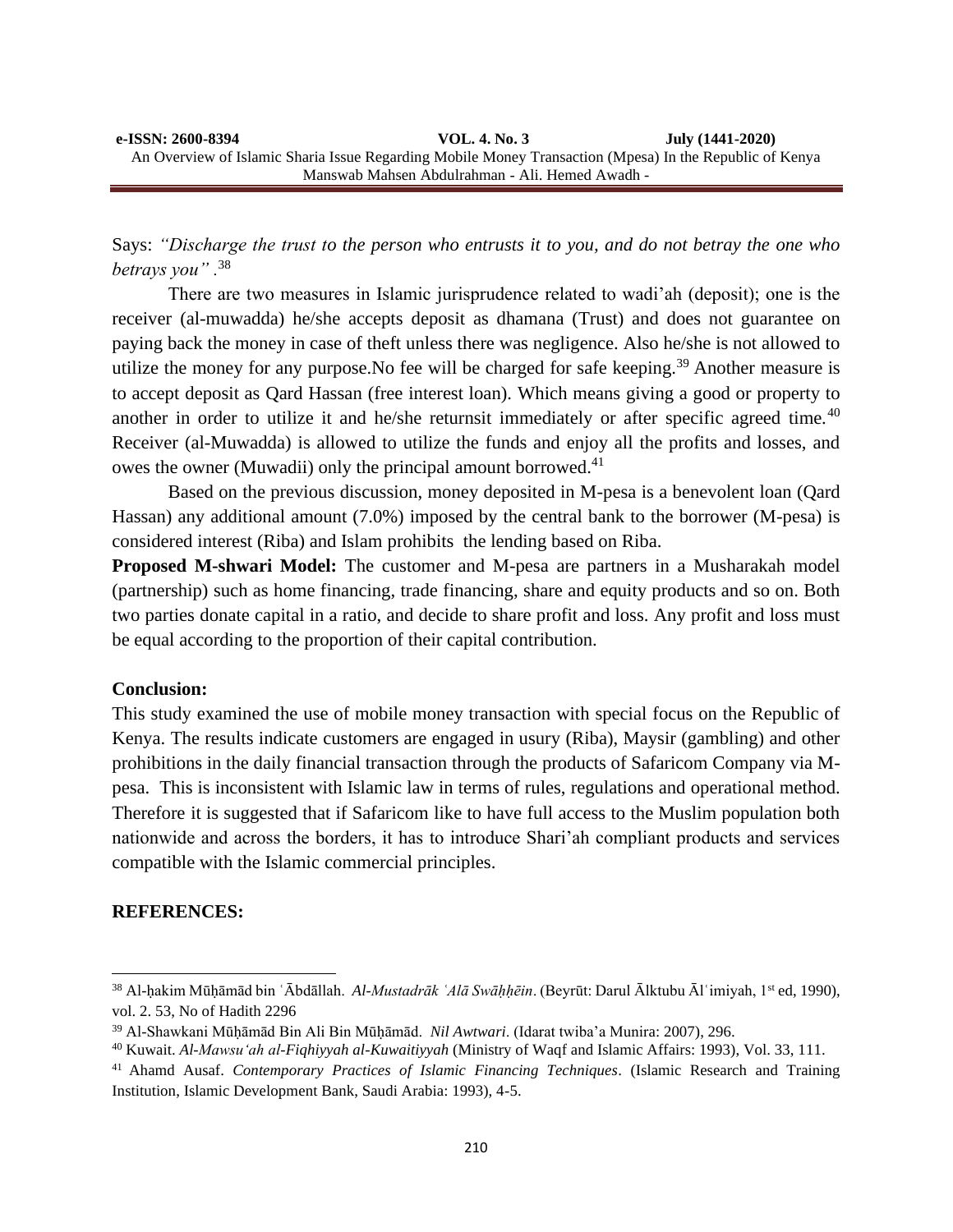Ahamd Ausaf. *Contemporary Practices of Islamic Financing Techniques*. Islamic Research and Training Institution, Islamic Development Bank, Saudi Arabia, 1993.

- Aḥmād bin Ḥanbal. *Musnād Imām Aḥmād bin Ḥanbal*. (Beirut, Musāsāt al-sālāh, 1st ed, 2010
- Āḥmad Ǧassan. ĀLqārḍ Ālāḏ ǧra ĀL-manʿa. university journal for economic and law, 2007.
- Ahmad Hassanat and Ghada Awad Altarawneh. *Gambling –free lottery, a new Islamic Lending ticket*. journal of Islamic Accounting and Business research, 2014
- Al-ḥakim Mūḥāmād bin ʿĀbdāllah. *Al-Mustadrāk ʿAlā Swāḥḥēin*. Beyrūt: Darul Ālktubu  $\bar{A}$ l'imiyah, 1<sup>st</sup> ed, 1990.
- Al-Shawkani Mūḥāmād Bin Ali Bin Mūḥāmād. *Nil Awtwari*. Idarat twiba'a Munira, 2007.
- Benjamin Ngugi, Mattew pelowski and Javier Gordon Ogembo, M-pesa. *A case study of the critical early Adopter' Role in the Adoption of Mobile Banking in Kenya*. Electronic journal of information System in developing, 2010.
- Brian Kettell. *Introduction to Islamic banking and finance*. John Wiley & Sons Ltd: Asia Pte. Ltd: 2011, 1<sup>st</sup> ed.
- Daily Nation, *future of 19 betting firm now depend on security vetting*. <https://www. nation. co.ke/ news/Betting-firms-security-vetting/1056-5178946-lx3tut/index.html>

Daily Nation, Retrieved: <https://www.nation.co.ke/news/Betting-firms-security-vetting/1056-5178946[lx3tut/index.html>](https://www.nation.co.ke/news/Betting-firms-security-%20%20%20vetting/1056-5178946-lx3tut/index.html%3e) 

Ignacio Mac and Dan Radcliffe. *Mobile payment go viral: M-pesa in Kenya*. The Capco Institute Journal of Financial Transformation, 2010.

Isaac Mbithi and David N,Weil. *Mobile Banking: The impact of M-pesa in Kenya*. (National bureau of Economic Research: Cambridge, 2011.

Kuwait. *Al-Mawsu'ah al-Fiqhiyyah al-Kuwaitiyyah* Ministry of Waqf and Islamic Affairs: 1993.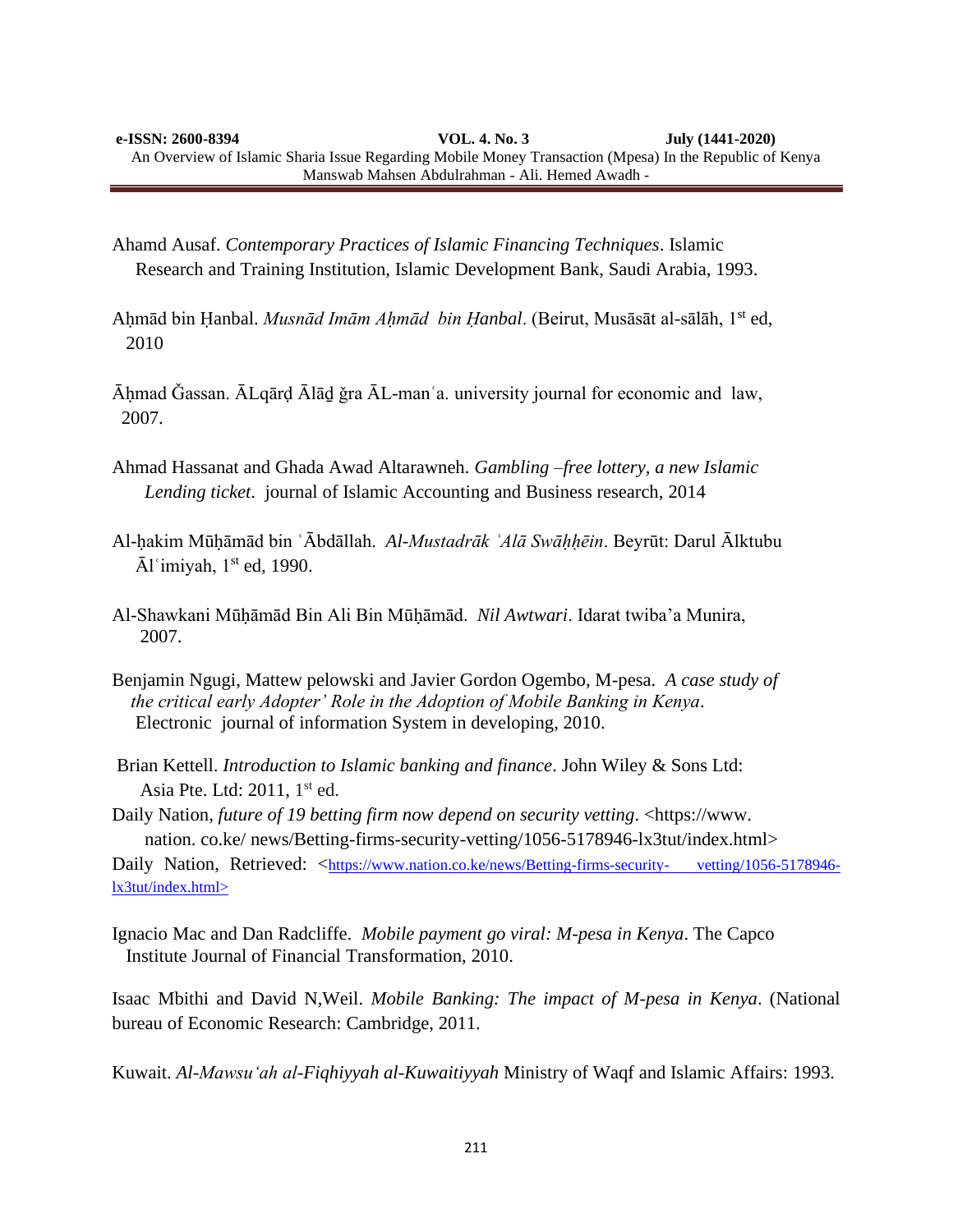Maarifa academy. *Islamic banking and finance principle and practices*. No place & publisher: 2014.

Meriam – Webster.com 2009 gamble. <http//www.meriam-webster.com/dictionary/gamble>

M-pesa charges, How to Deposit into Betin Kenya using M-pesa Betin Paybill Number, Retrieved, [<https ://www.M-pesacharges.com/how-to-deposit-into-betin-kenya-using-M-pesa>](https://www.mpesacharges.com/how-to-deposit-into-betin-kenya-using-mpesa/seen%2014/7/2019) 

Mūḥāmād Ābū Zuhrā. *Buḥuth fi Rībā.* Egypt, Darul fikri:1986.

Mūẖāmād bin Ḥībān, *Āl-Iḥsān fi Taqrīb sāḥīh ibn H̱ībān*, Beirut, Musāsāt al-sālāh, 1998, 1st ed.

Muḥāmāḏ bin yāzid qazwēyn. *Sunan ibn maǧah*, Beyrūt. Darul Risalaẗ ʿlamiyāh, 1st 2009.

Muhammad Abu Bakar, *basic of riba (interest) and its two major types* <https://blossomfinance.com /press/basics-of-riba-interest-and-its-two-major-types-4-of-28>

Muhammad bin Ahmad Alqurtubi. *Al-jami' li Ahkami Al-Qur'an*. Riyadh, Darul Alim Alkutub, 2003.

Muhammad Imam Sastra Mihajat. *Contemporary practice and Maysir in Islamic banking and finance*. Malaysia, International Journal of Islamic Management and Business: 2016.

Muhammad Zubair and Sadia Khattak. *Concept of Riba (interest) in Islamic law: its impact on society.* Journal of Abdul Wali Khan University Marda k.pk Pakistan, 2015. Mukesh Sadana, George Mugweru and others*, Riding the M-PESA Rails: Advantages & Disadvantages*, <[http://www.microsave.net/wp-content/uploads /2018/10/BN\\_ 94\\_Riding\\_M-pesa Rails](http://www.microsave.net/wp-content/uploads%20/2018/10/BN_%2094_Riding_M-pesa%20Rails%20Advantage%20Disadvantages.pdf)  [Advantage Disadvantages.pdf](http://www.microsave.net/wp-content/uploads%20/2018/10/BN_%2094_Riding_M-pesa%20Rails%20Advantage%20Disadvantages.pdf)>

Personal Interview with Ustadh Abdulatwif Ibrahim, M-pesa users, Mombasa County in Madrasatul- Falah 20/6/2019.

Personal Interview, with Esther Ngugi, Safaricom Agent, Kiambu County in Thika, 20/6/2019.

Personal Interview, *with Salim Abdulrahman ,M-pesa User, Mombasa* County in Majengo 20/6/2019.